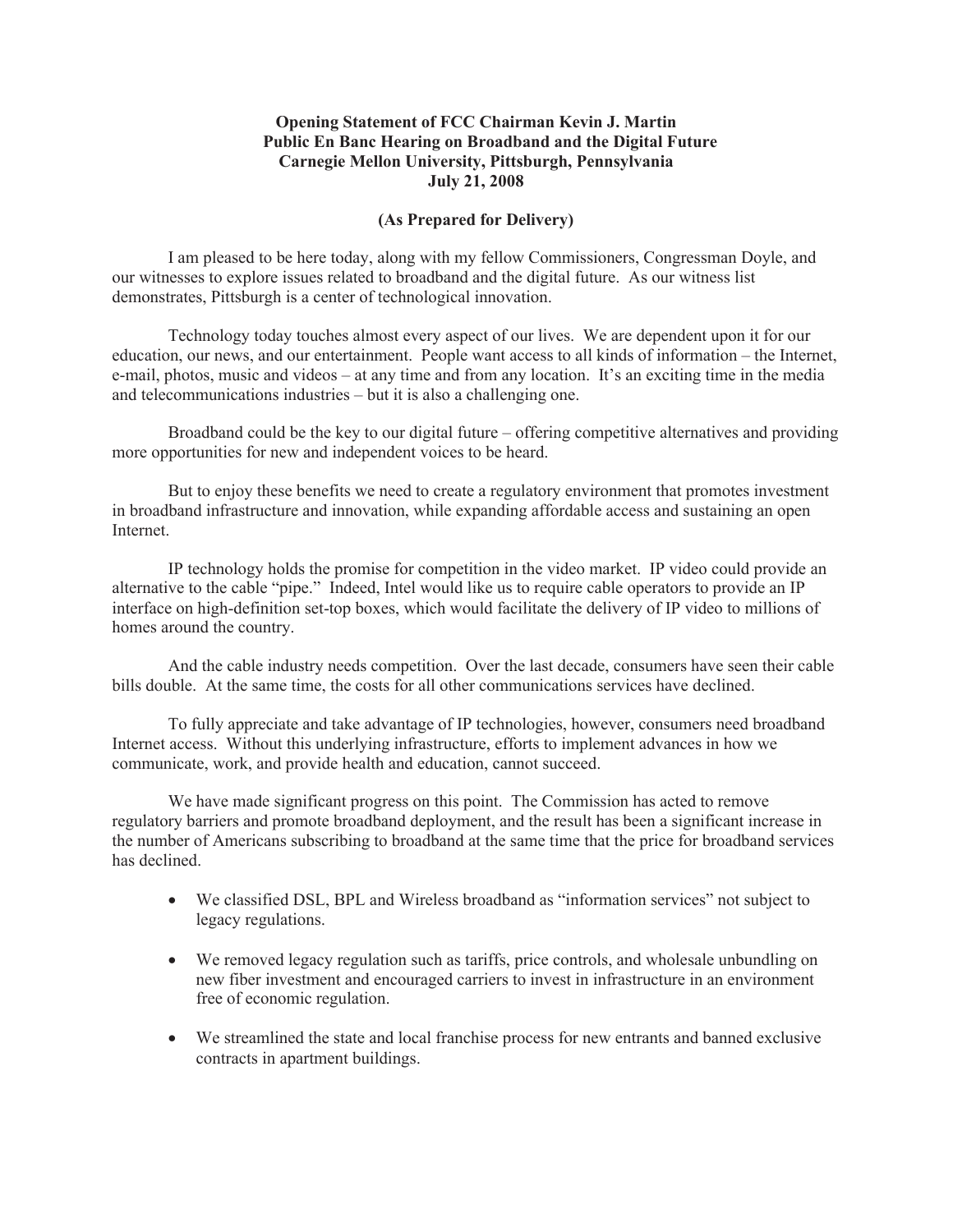- Through the Universal Service Fund, we wired nearly 100 percent of all public schools with Internet connections and initiated a pilot program that will connect over 6,000 healthcare providers across the United States.
- We auctioned approximately 50 megahertz in the 700 MHz Band that is ideally suited to broadband.

As a result, we have seen dramatic growth in high speed lines in the United States. Since 2000, the number of high speed lines has grown from just over four million lines to over 100 million lines. During the first half of 2007 alone, high speed lines increased by 22 percent, from over 82 million to more than 100 million lines.

I applaud the cable industry for its role in achieving this growth, and we are fortunate to have with us Matt Polka from American Cable Association to talk about some of the things the small cable operators have done to deploy broadband. Cable companies have made a significant commitment to broadband deployment, investing over \$100 billion over 10 years.

We are examining tying arrangements to ensure that large media companies are not constraining small cable providers and their ability to deploy broadband by forcing them to dedicate capacity to unwanted channels by the way they bundle programs.

We are also concerned about making sure that independent programmers are able to contribute to the marketplace of ideas. We are fortunate to have Mark Cuban with us to talk about these issues. The Commission has taken several steps to make it easier for independent programmers to reach local audiences. Last fall, the Commission adopted an order that made leasing channels more affordable and expedited the complaint process.

As the importance of broadband increases, we need to understand how and where broadband is being deployed by providers and used by consumers. First, we increased the speed of what constitutes "basic broadband." Second, we will collect detailed subscribership information on a local level. Third, we will collect detailed information on broadband service speed tiers. Finally, we will map information about broadband service availability to better direct resources toward unserved and underserved areas. Armed with this additional data, the Commission will be better able to assess and promote the deployment of broadband across the nation.

While we pursue policies to promote broadband deployment, we must also work to preserve and promote the open character of the Internet. For example, the Commission recently required that the winners of a piece of the 700 MHz spectrum have a more open wireless broadband platform, one that was open to any device or application.

In addition, in the Internet Policy Statement, the Commission adopted four principles to protect consumers' access to content of their choice. The Commission has committed to enforce these principles and is currently considering a complaint against Comcast that its network management practices unreasonably discriminate against BitTorrent.

Of course, there is more work to be done. There are people who are unable to subscribe today because of the cost. To this end, President Bush signed the "Internet Tax Freedom Act of 2007," extending the moratorium on State and local government Internet access taxes on electronic commerce – keeping the Internet free of multiple or discriminatory taxes for the next seven years. In addition, I have proposed that the Commission conduct its next spectrum auction with a requirement that the winner offer